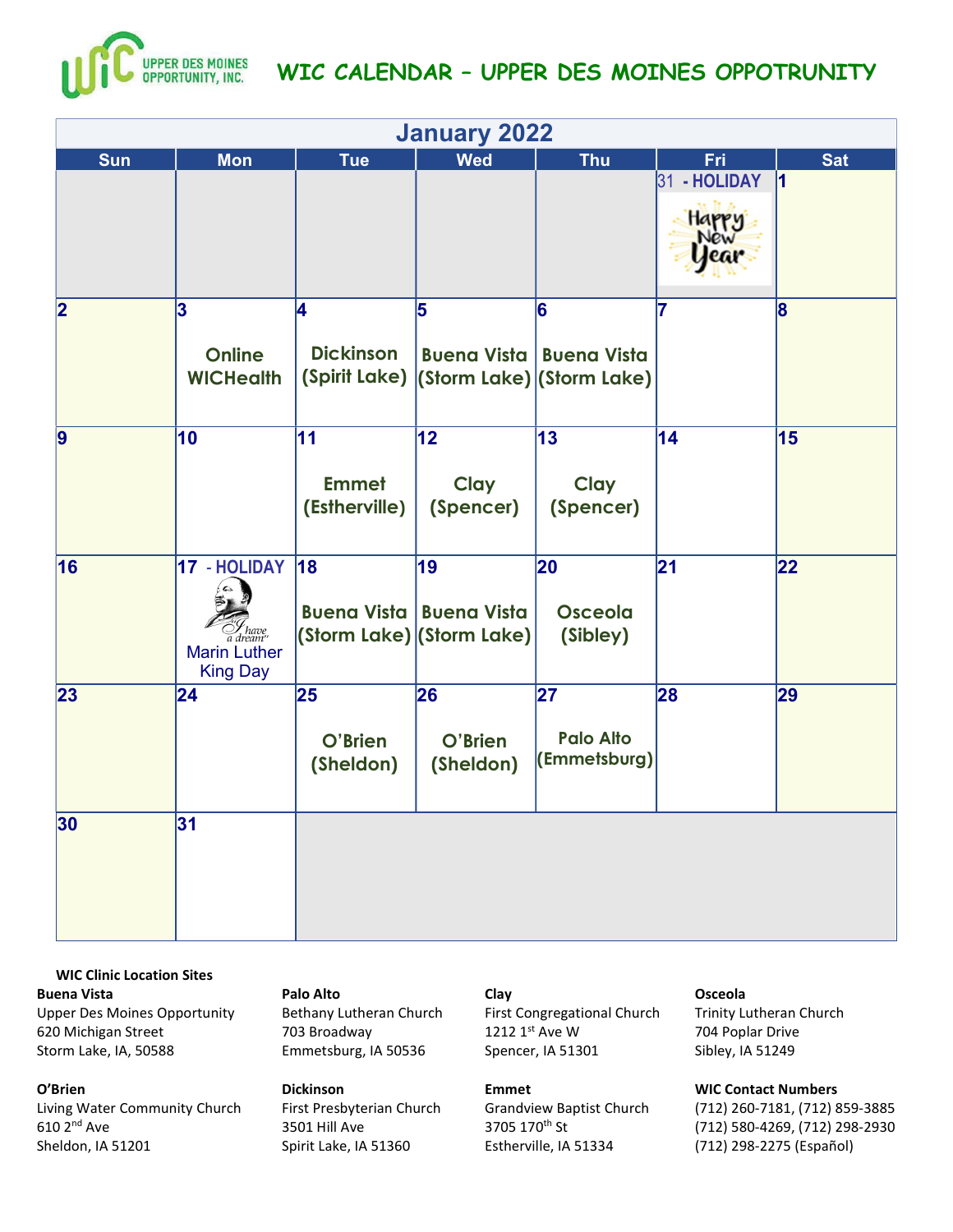

| <b>February 2022</b> |                                                                    |                                                      |                                                                                   |                                         |     |            |  |
|----------------------|--------------------------------------------------------------------|------------------------------------------------------|-----------------------------------------------------------------------------------|-----------------------------------------|-----|------------|--|
| <b>Sun</b>           | <b>Mon</b>                                                         | <b>Tue</b>                                           | <b>Wed</b>                                                                        | <b>Thu</b>                              | Fri | <b>Sat</b> |  |
|                      |                                                                    | <b>Dickinson</b>                                     | 12<br><b>Buena Vista   Buena Vista</b><br>(Spirit Lake) (Storm Lake) (Storm Lake) | 3                                       | 14  | 5          |  |
| 6                    | 7<br><b>Online</b><br><b>WICHealth</b>                             | 8<br><b>Emmet</b><br>(Estherville)                   | 9<br>Clay<br>(Spencer)                                                            | 10<br>Clay<br>(Spencer)                 | 11  | 12         |  |
| 13                   | 14                                                                 | 15<br><b>Buena Vista   Buena Vista   BV overflow</b> | 16<br>(Storm Lake) (Storm Lake) (Storm Lake)                                      | 17 <br>Osceola<br>(Sibley)              | 18  | 19         |  |
| 20                   | 21 - HOLIDAY<br><b>PRESIDENTS</b><br>$9 - 7$<br>President's<br>Day | 22 <br>O'Brien<br>(Sheldon)                          | 23<br>O'Brien<br>(Sheldon)                                                        | 24 <br><b>Palo Alto</b><br>(Emmetsburg) | 25  | 26         |  |
| 27                   | 28                                                                 |                                                      |                                                                                   |                                         |     |            |  |

WIC Clinic Location Sites Buena Vista Upper Des Moines Opportunity 620 Michigan Street Storm Lake, IA, 50588

O'Brien

Living Water Community Church 610 2nd Ave Sheldon, IA 51201

### Palo Alto

Bethany Lutheran Church 703 Broadway Emmetsburg, IA 50536

## Dickinson

First Presbyterian Church 3501 Hill Ave Spirit Lake, IA 51360

### Clay

First Congregational Church 1212 1st Ave W Spencer, IA 51301

#### Emmet

Grandview Baptist Church 3705 170th St Estherville, IA 51334

#### Osceola

Trinity Lutheran Church 704 Poplar Drive Sibley, IA 51249

## WIC Contact Numbers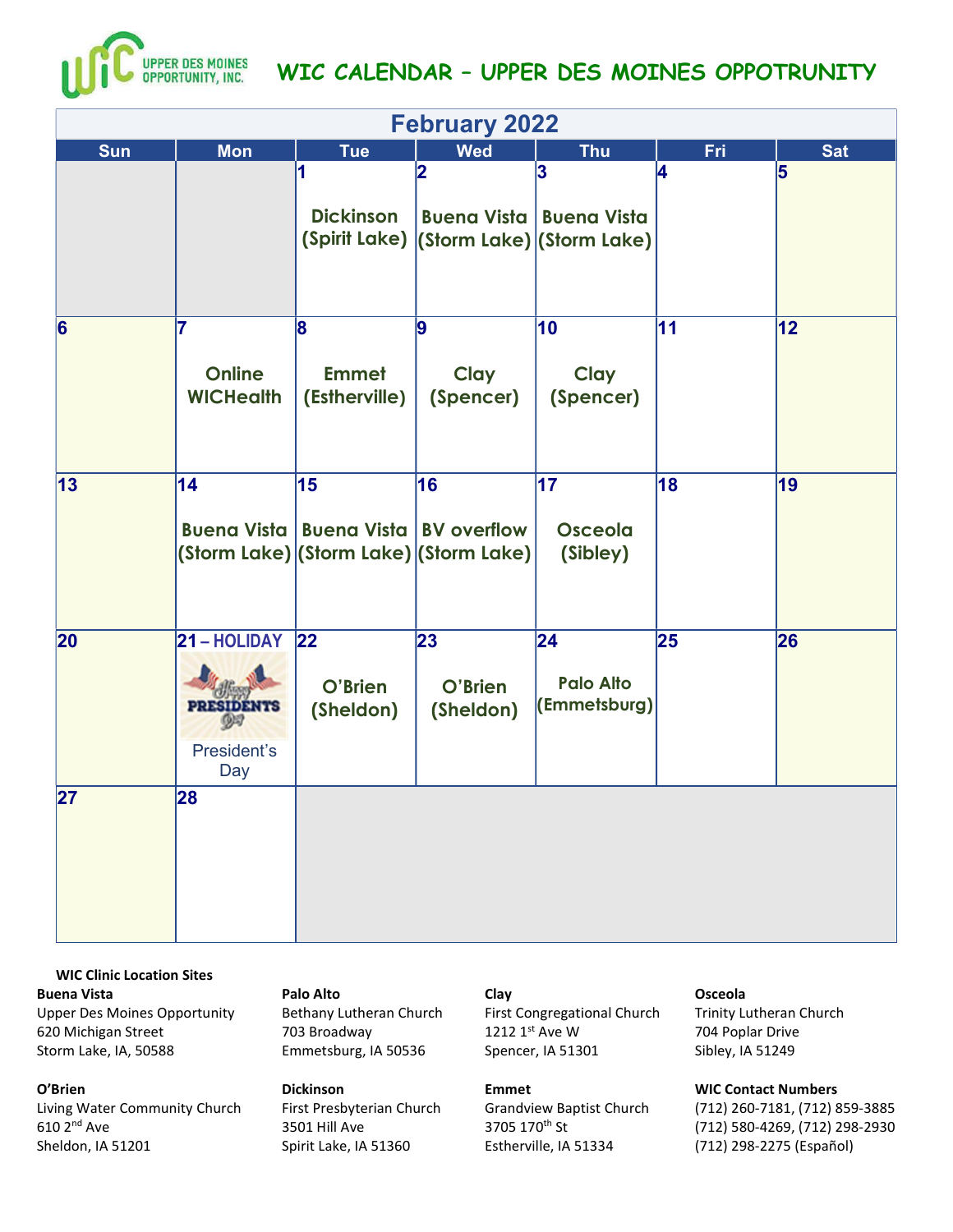

| <b>March 2022</b> |                                         |                                                      |                                              |                                              |            |            |  |  |
|-------------------|-----------------------------------------|------------------------------------------------------|----------------------------------------------|----------------------------------------------|------------|------------|--|--|
| <b>Sun</b>        | <b>Mon</b>                              | <b>Tue</b>                                           | <b>Wed</b>                                   | <b>Thu</b>                                   | <b>Fri</b> | <b>Sat</b> |  |  |
|                   |                                         | <b>Dickinson</b>                                     | 12<br>Buena Vista   Buena Vista              | 3<br>(Spirit Lake) (Storm Lake) (Storm Lake) | 14         | 5          |  |  |
| 6                 | 17<br><b>Online</b><br><b>WICHealth</b> | 8<br><b>Emmet</b><br>(Estherville)                   | 9<br>Clay<br>(Spencer)                       | 10<br>Clay<br>(Spencer)                      | 11         | 12         |  |  |
| 13                | 14                                      | 15<br><b>Buena Vista   Buena Vista   BV overflow</b> | 16<br>(Storm Lake) (Storm Lake) (Storm Lake) | 17 <br><b>Osceola</b><br>(Sibley)            | 18         | 19         |  |  |
| 20                | 21                                      | 22<br>O'Brien<br>(Sheldon)                           | 23<br>O'Brien<br>(Sheldon)                   | 24<br><b>Palo Alto</b><br>(Emmetsburg)       | 25         | 26         |  |  |
| 27                | 28<br><b>Down Week</b>                  | 29                                                   | 30                                           | 31                                           |            |            |  |  |

WIC Clinic Location Sites Buena Vista Upper Des Moines Opportunity 620 Michigan Street Storm Lake, IA, 50588

### O'Brien

Living Water Community Church 610 2nd Ave Sheldon, IA 51201

#### Palo Alto

Bethany Lutheran Church 703 Broadway Emmetsburg, IA 50536

## Dickinson

First Presbyterian Church 3501 Hill Ave Spirit Lake, IA 51360

## Clay

First Congregational Church 1212 1st Ave W Spencer, IA 51301

#### Emmet

Grandview Baptist Church 3705 170th St Estherville, IA 51334

#### Osceola

Trinity Lutheran Church 704 Poplar Drive Sibley, IA 51249

## WIC Contact Numbers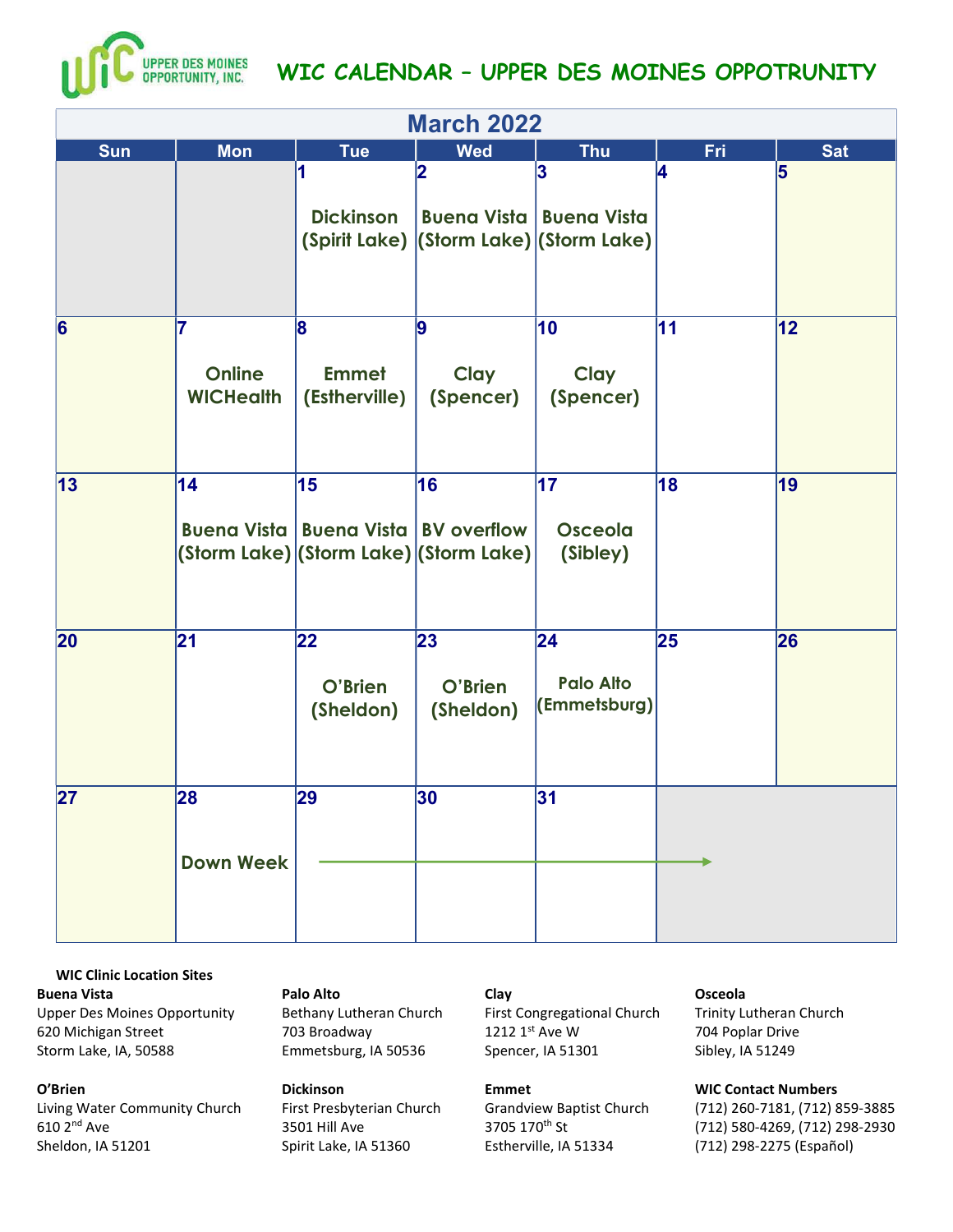

| <b>April 2022</b><br>$May \triangleright$<br>$\triangleleft$ March |                                         |                                      |                                                          |                                                                                  |                                    |            |  |  |
|--------------------------------------------------------------------|-----------------------------------------|--------------------------------------|----------------------------------------------------------|----------------------------------------------------------------------------------|------------------------------------|------------|--|--|
| <b>Sun</b>                                                         | <b>Mon</b>                              | <b>Tue</b>                           | <b>Wed</b>                                               | <b>Thu</b>                                                                       | <b>Fri</b>                         | <b>Sat</b> |  |  |
|                                                                    |                                         |                                      |                                                          |                                                                                  | И                                  | 2          |  |  |
| 3                                                                  | 14<br><b>Online</b><br><b>WICHealth</b> | 5<br><b>Dickinson</b>                | 6                                                        | 7<br><b>Buena Vista   Buena Vista</b><br>(Spirit Lake) (Storm Lake) (Storm Lake) | 8                                  | 9          |  |  |
| $ 10\rangle$                                                       | 11                                      | 12 <br><b>Emmet</b><br>(Estherville) | $\vert$ 13<br><b>Clay</b><br>(Spencer)                   | 14<br><b>Clay</b><br>(Spencer)                                                   | 15 - HOLIDAY<br><b>Good Friday</b> | 16         |  |  |
| 17                                                                 | 18                                      | 19<br>Buena Vista   Buena Vista      | 20<br>overflow<br>(Storm Lake) (Storm Lake) (Storm Lake) | 21 <br><b>Osceola</b><br>(Sibley)                                                | 22                                 | 23         |  |  |
| 24                                                                 | 25                                      | 26<br>O'Brien<br>(Sheldon)           | 27 <br>O'Brien<br>(Sheldon)                              | 28<br><b>Palo Alto</b><br>(Emmetsburg)                                           | 29                                 | 30         |  |  |

WIC Clinic Location Sites Buena Vista Upper Des Moines Opportunity 620 Michigan Street Storm Lake, IA, 50588

O'Brien

Living Water Community Church 610 2nd Ave Sheldon, IA 51201

## Palo Alto

Bethany Lutheran Church 703 Broadway Emmetsburg, IA 50536

Dickinson

First Presbyterian Church 3501 Hill Ave Spirit Lake, IA 51360

## Clay

First Congregational Church 1212 1st Ave W Spencer, IA 51301

### Emmet

Grandview Baptist Church 3705 170th St Estherville, IA 51334

#### Osceola

Trinity Lutheran Church 704 Poplar Drive Sibley, IA 51249

## WIC Contact Numbers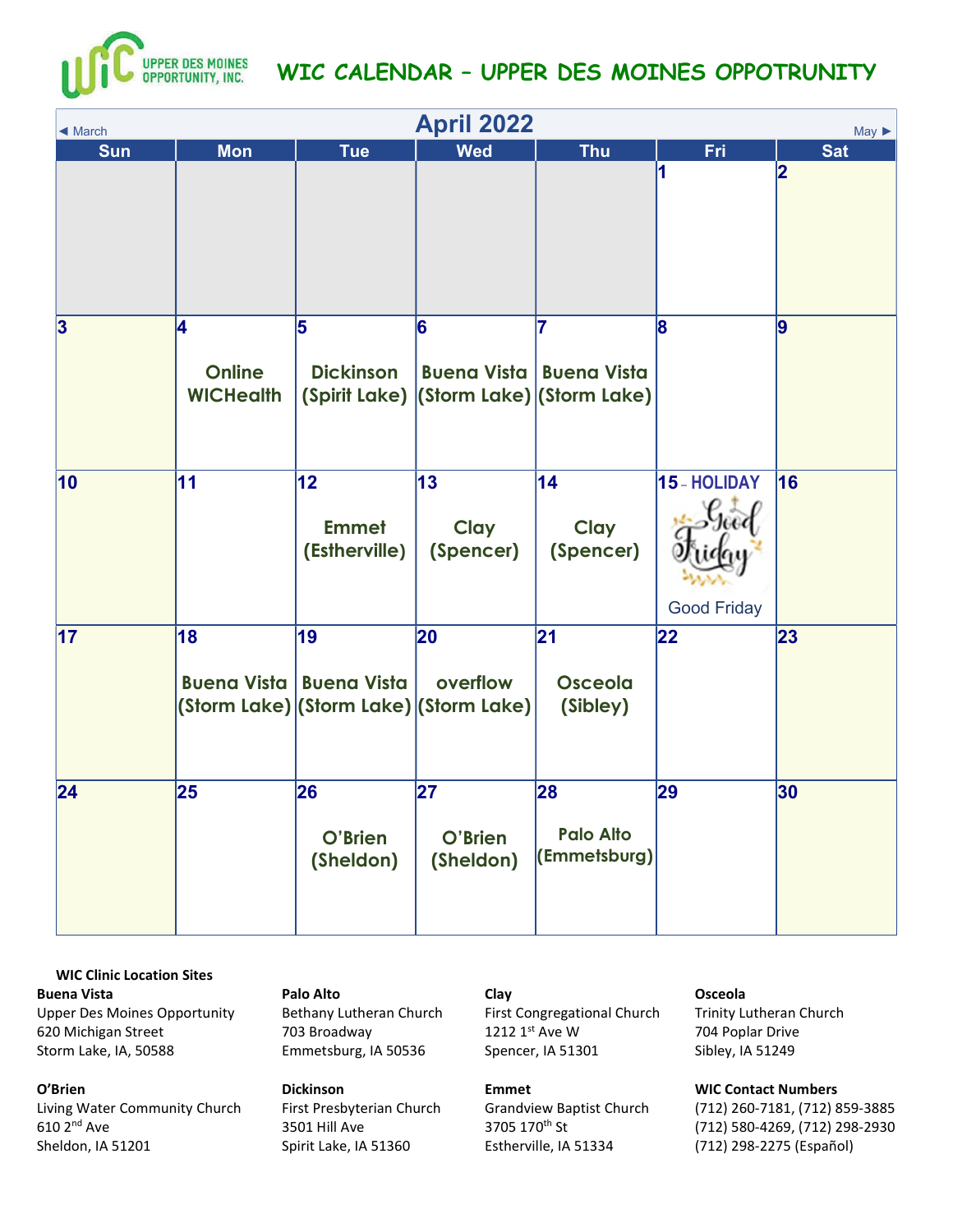

| <b>May 2022</b><br>June<br>◀ April |                                                 |                                                                   |                                              |                                        |            |            |  |  |
|------------------------------------|-------------------------------------------------|-------------------------------------------------------------------|----------------------------------------------|----------------------------------------|------------|------------|--|--|
| <b>Sun</b>                         | <b>Mon</b>                                      | <b>Tue</b>                                                        | <b>Wed</b>                                   | <b>Thu</b>                             | <b>Fri</b> | <b>Sat</b> |  |  |
| $\vert$ 1                          | 2                                               | 3<br><b>Dickinson</b>                                             | 4<br>(Spirit Lake) (Storm Lake) (Storm Lake) | 5<br><b>Buena Vista   Buena Vista</b>  | 6          |            |  |  |
| $\overline{\mathbf{8}}$            | $\vert$ 9<br><b>Online</b><br><b>WICHealth</b>  | 10<br><b>Emmet</b><br>(Estherville)                               | 11<br>Clay<br>(Spencer)                      | 12 <br>Clay<br>(Spencer)               | 13         | 14         |  |  |
| 15                                 | 16                                              | $\overline{17}$<br><b>Buena Vista   Buena Vista   BV overflow</b> | 18<br>(Storm Lake) (Storm Lake) (Storm Lake) | 19<br>Osceola<br>(Sibley)              | 20         | 21         |  |  |
| 22                                 | 23                                              | 24<br>O'Brien<br>(Sheldon)                                        | 25<br>O'Brien<br>(Sheldon)                   | 26<br><b>Palo Alto</b><br>(Emmetsburg) | 27         | 28         |  |  |
| 29                                 | 30 - HOLIDAY<br>memorial<br><b>Memorial Day</b> | 31<br><b>Down Week</b>                                            |                                              |                                        |            |            |  |  |

WIC Clinic Location Sites Buena Vista Upper Des Moines Opportunity 620 Michigan Street Storm Lake, IA, 50588

O'Brien Living Water Community Church 610 2nd Ave Sheldon, IA 51201

## Palo Alto

Bethany Lutheran Church 703 Broadway Emmetsburg, IA 50536

# Dickinson

First Presbyterian Church 3501 Hill Ave Spirit Lake, IA 51360

### Clay

First Congregational Church 1212 1st Ave W Spencer, IA 51301

### Emmet

Grandview Baptist Church 3705 170th St Estherville, IA 51334

#### Osceola

Trinity Lutheran Church 704 Poplar Drive Sibley, IA 51249

## WIC Contact Numbers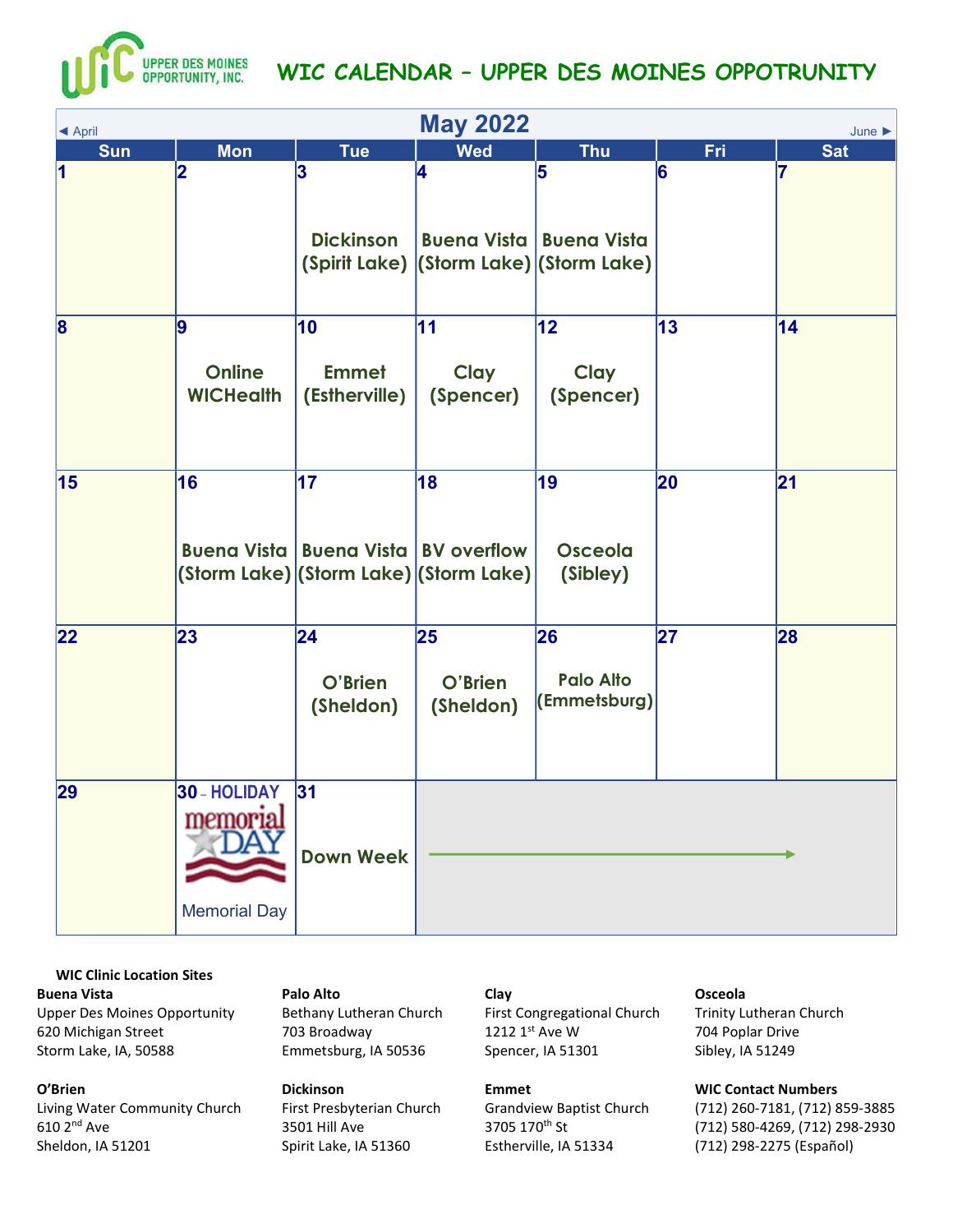

| <b>June 2022</b><br>$July \triangleright$<br>$\triangleleft$ May |                                        |                                                      |                                                        |                                              |            |            |  |  |
|------------------------------------------------------------------|----------------------------------------|------------------------------------------------------|--------------------------------------------------------|----------------------------------------------|------------|------------|--|--|
| <b>Sun</b>                                                       | <b>Mon</b>                             | <b>Tue</b>                                           | <b>Wed</b>                                             | <b>Thu</b>                                   | <b>Fri</b> | <b>Sat</b> |  |  |
|                                                                  |                                        |                                                      | 1<br><b>Down Week</b>                                  | 2                                            | 3          | 4          |  |  |
| $\overline{\mathbf{5}}$                                          | 6<br><b>Online</b><br><b>WICHealth</b> | 7<br><b>Dickinson</b>                                | $\mathbf{8}$<br>Buena Vista   Buena Vista              | 9<br>(Spirit Lake) (Storm Lake) (Storm Lake) | 10         | 11         |  |  |
| $\overline{12}$                                                  | 13                                     | 14<br><b>Emmet</b><br>(Estherville)                  | 15<br>Clay<br>(Spencer)                                | 16<br>Clay<br>(Spencer)                      | 17         | 18         |  |  |
| 19                                                               | 20                                     | 21<br><b>Buena Vista   Buena Vista   BV overflow</b> | $ 22\rangle$<br>(Storm Lake) (Storm Lake) (Storm Lake) | 23<br><b>Osceola</b><br>(Sibley)             | 24         | 25         |  |  |
| 26                                                               | 27                                     | 28<br>O'Brien<br>(Sheldon)                           | 29<br>O'Brien<br>(Sheldon)                             | 30<br><b>Palo Alto</b><br>(Emmetsburg)       |            |            |  |  |

WIC Clinic Location Sites Buena Vista Upper Des Moines Opportunity 620 Michigan Street Storm Lake, IA, 50588

O'Brien Living Water Community Church 610 2nd Ave Sheldon, IA 51201

## Palo Alto

Bethany Lutheran Church 703 Broadway Emmetsburg, IA 50536

# Dickinson

First Presbyterian Church 3501 Hill Ave Spirit Lake, IA 51360

## Clay

First Congregational Church 1212 1st Ave W Spencer, IA 51301

#### Emmet

Grandview Baptist Church 3705 170th St Estherville, IA 51334

#### Osceola

Trinity Lutheran Church 704 Poplar Drive Sibley, IA 51249

## WIC Contact Numbers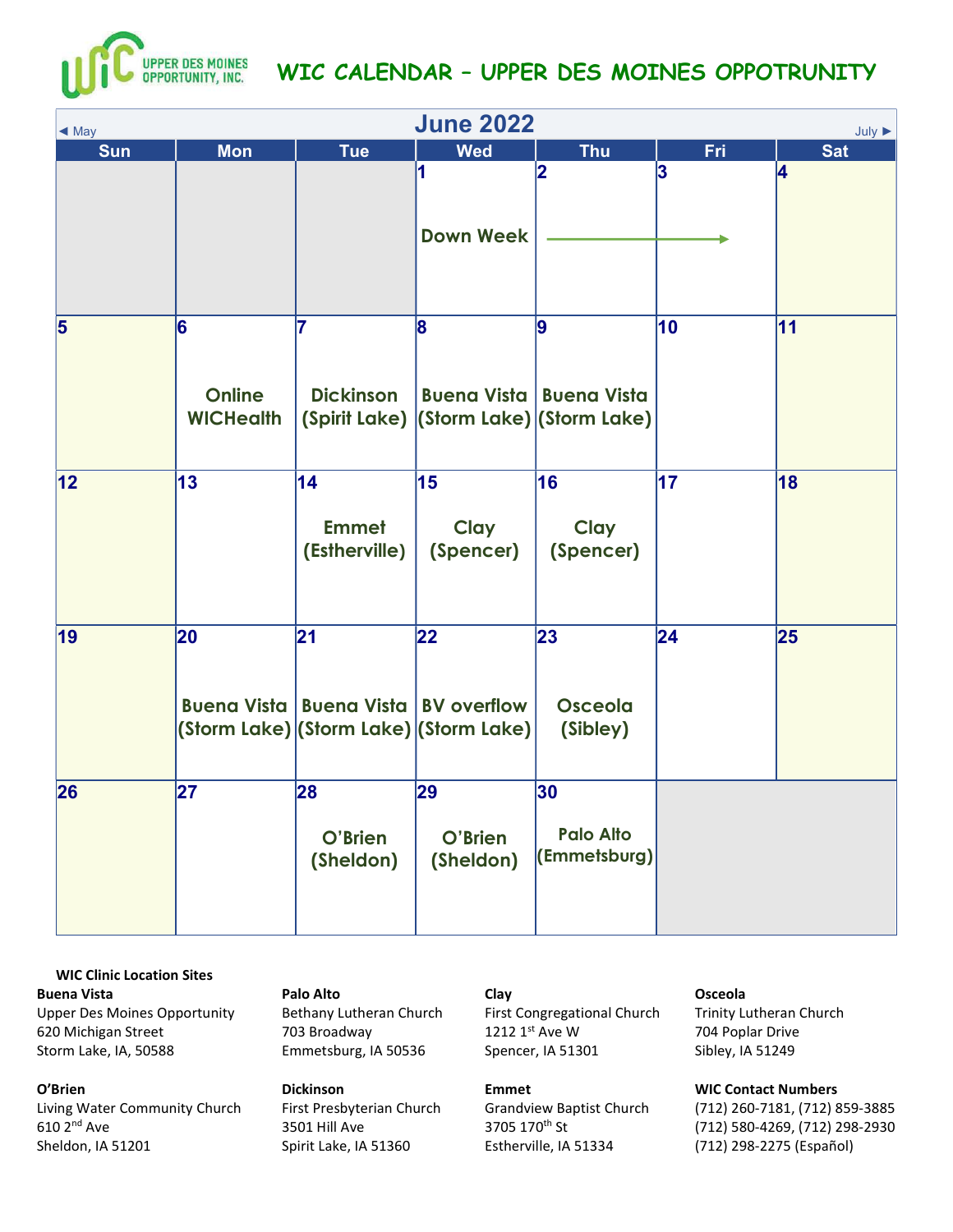

| <b>July 2022</b><br>$\triangleleft$ June<br>August ▶ |                                         |                                                                                                |                                |                                                                                  |            |            |  |
|------------------------------------------------------|-----------------------------------------|------------------------------------------------------------------------------------------------|--------------------------------|----------------------------------------------------------------------------------|------------|------------|--|
| <b>Sun</b>                                           | <b>Mon</b>                              | <b>Tue</b>                                                                                     | <b>Wed</b>                     | <b>Thu</b>                                                                       | <b>Fri</b> | <b>Sat</b> |  |
|                                                      |                                         |                                                                                                |                                |                                                                                  | 11         | 2          |  |
| 3                                                    | 4 - HOLIDAY<br>Independece<br>Day       | 5<br><b>Dickinson</b>                                                                          | 6                              | 7<br><b>Buena Vista   Buena Vista</b><br>(Spirit Lake) (Storm Lake) (Storm Lake) | 8          | 9          |  |
| $ 10\rangle$                                         | 11<br><b>Online</b><br><b>WICHealth</b> | 12<br><b>Emmet</b><br>(Estherville)                                                            | 13<br><b>Clay</b><br>(Spencer) | 14<br>Clay<br>(Spencer)                                                          | 15         | 16         |  |
| 17                                                   | 18                                      | 19<br><b>Buena Vista   Buena Vista   BV overflow</b><br>(Storm Lake) (Storm Lake) (Storm Lake) | 20                             | 21 <br><b>Osceola</b><br>(Sibley)                                                | 22         | 23         |  |
| 24                                                   | 25                                      | 26<br>O'Brien<br>(Sheldon)                                                                     | 27<br>O'Brien<br>(Sheldon)     | 28<br><b>Palo Alto</b><br>(Emmetsburg)                                           | 29         | 30         |  |
| 31                                                   |                                         |                                                                                                |                                |                                                                                  |            |            |  |

WIC Clinic Location Sites Buena Vista Upper Des Moines Opportunity 620 Michigan Street Storm Lake, IA, 50588

Living Water Community Church

O'Brien

610 2nd Ave Sheldon, IA 51201

### Palo Alto

Bethany Lutheran Church 703 Broadway Emmetsburg, IA 50536

## Dickinson

First Presbyterian Church 3501 Hill Ave Spirit Lake, IA 51360

## Clay

First Congregational Church 1212 1st Ave W Spencer, IA 51301

#### Emmet

Grandview Baptist Church 3705 170th St Estherville, IA 51334

### Osceola

Trinity Lutheran Church 704 Poplar Drive Sibley, IA 51249

## WIC Contact Numbers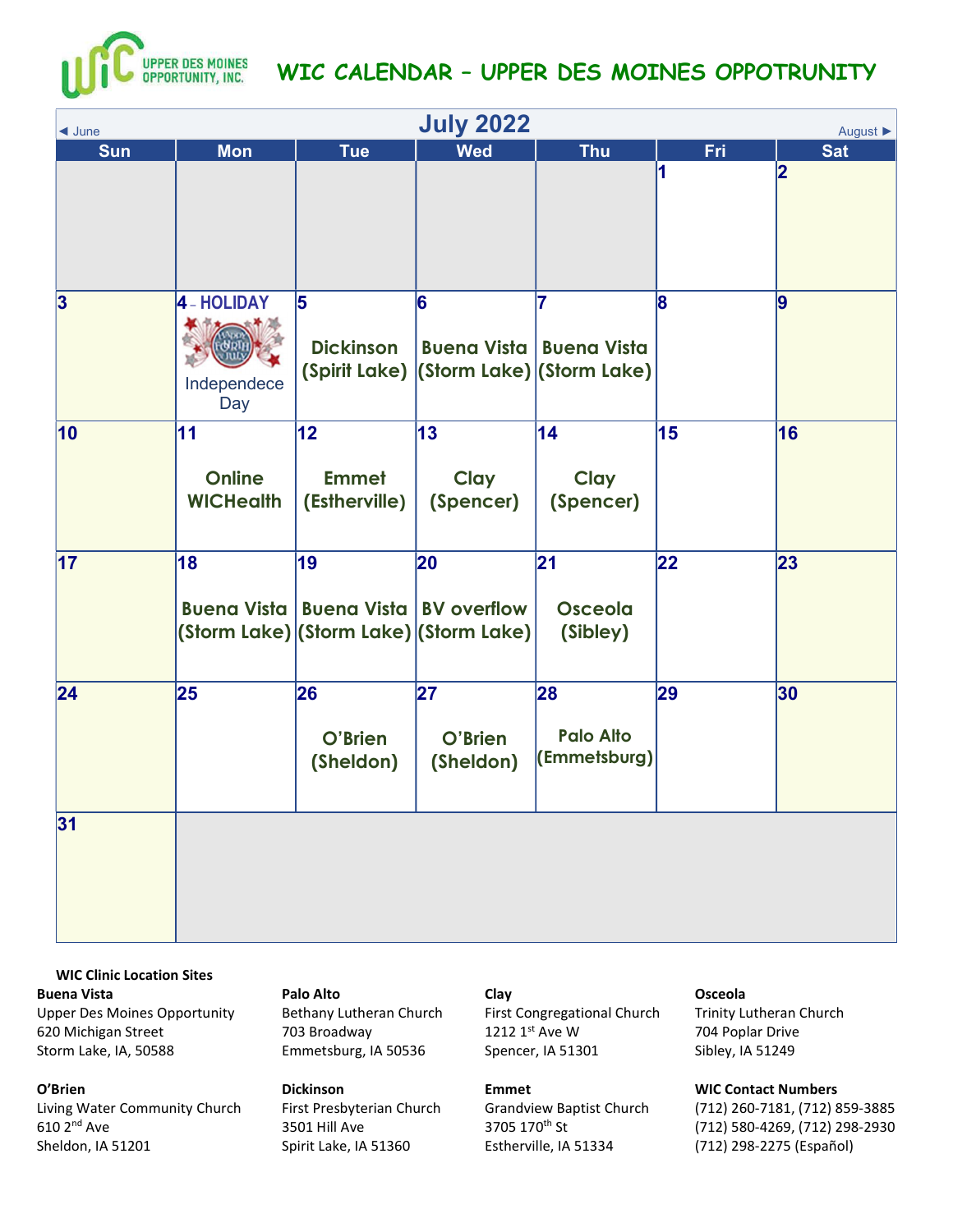

| $\blacktriangleleft$ July | <b>August 2022</b><br>September ▶      |                                                      |                                                           |                                        |            |            |  |  |
|---------------------------|----------------------------------------|------------------------------------------------------|-----------------------------------------------------------|----------------------------------------|------------|------------|--|--|
| <b>Sun</b>                | <b>Mon</b>                             | <b>Tue</b>                                           | <b>Wed</b>                                                | <b>Thu</b>                             | <b>Fri</b> | <b>Sat</b> |  |  |
|                           | 1<br><b>Online</b><br><b>WICHealth</b> | 2<br><b>Dickinson</b>                                | 3 <br>(Spirit Lake) (Storm Lake) (Storm Lake)             | 4<br><b>Buena Vista   Buena Vista</b>  | 5          | 6          |  |  |
| $\overline{7}$            | 8                                      | 9<br><b>Emmet</b><br>(Estherville)                   | 10<br>Clay<br>(Spencer)                                   | 11 <br>Clay<br>(Spencer)               | 12         | 13         |  |  |
| 14                        | 15                                     | 16<br><b>Buena Vista   Buena Vista   BV overflow</b> | $\overline{17}$<br>(Storm Lake) (Storm Lake) (Storm Lake) | 18<br><b>Osceola</b><br>(Sibley)       | 19         | 20         |  |  |
| 21                        | 22                                     | 23<br>O'Brien<br>(Sheldon)                           | 24 <br>O'Brien<br>(Sheldon)                               | 25<br><b>Palo Alto</b><br>(Emmetsburg) | 26         | 27         |  |  |
| 28                        | 29<br><b>Down Week</b>                 | 30                                                   | 31                                                        |                                        |            |            |  |  |

WIC Clinic Location Sites Buena Vista Upper Des Moines Opportunity 620 Michigan Street Storm Lake, IA, 50588

O'Brien

Living Water Community Church 610 2nd Ave Sheldon, IA 51201

### Palo Alto

Bethany Lutheran Church 703 Broadway Emmetsburg, IA 50536

# Dickinson

First Presbyterian Church 3501 Hill Ave Spirit Lake, IA 51360

## Clay

First Congregational Church 1212 1st Ave W Spencer, IA 51301

#### Emmet

Grandview Baptist Church 3705 170th St Estherville, IA 51334

#### Osceola

Trinity Lutheran Church 704 Poplar Drive Sibley, IA 51249

## WIC Contact Numbers